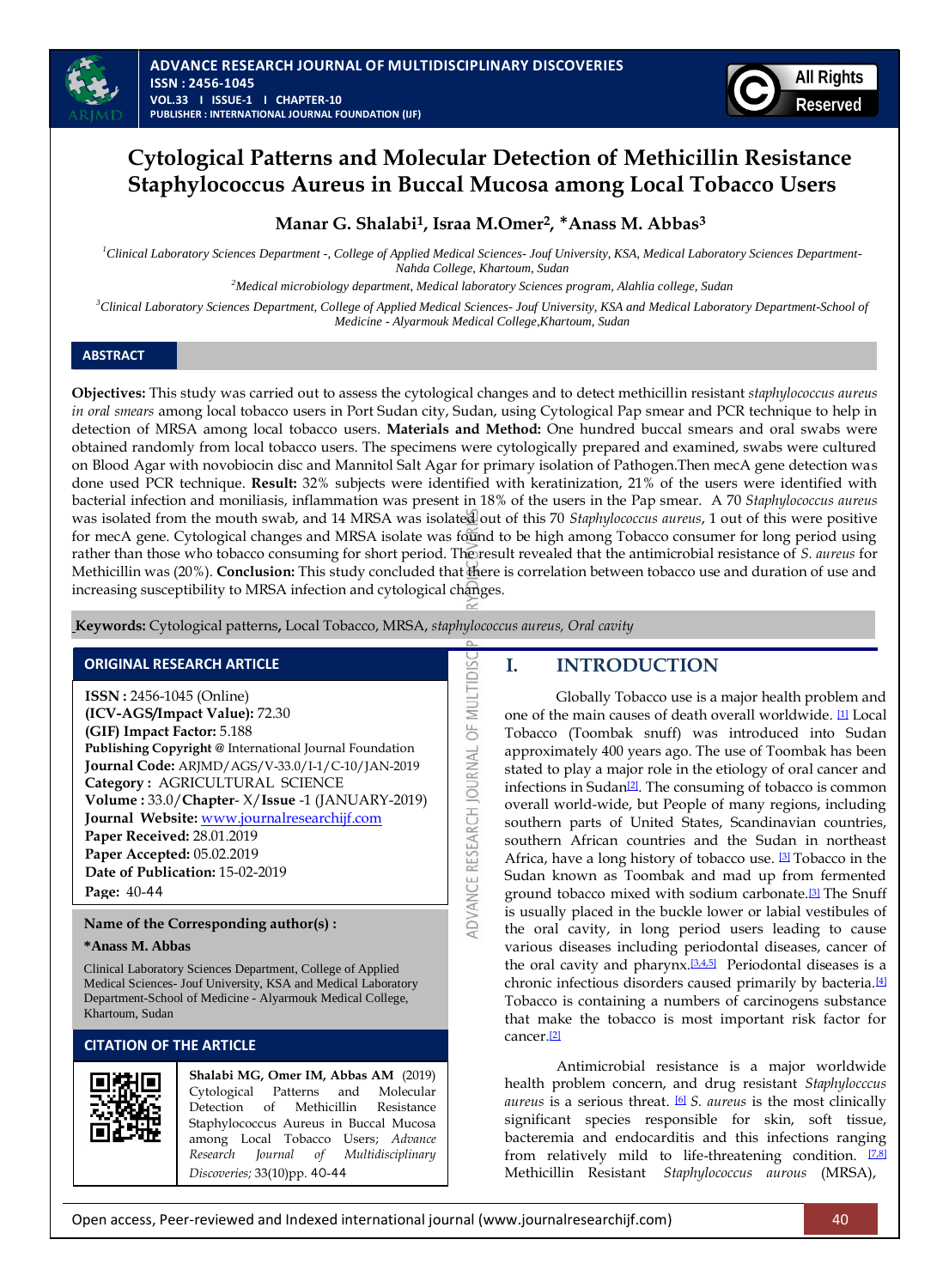## ADVANCE RESEARCH JOURNAL OF MULTIDISCIPLINARY DISCOVERIES **INC. AND SEARCH 1999** ISSN : 2456-1045 (ONLINE)

a potential dangerous type of staph bacteria that causes sever morbidity and mortality worldwide. <sup>[\[9\]](#page-3-0)</sup> The first strains of MRSA emerged during the 1960s. [\[10\]](#page-3-0) Unlike the penicillin resistance in *S.aureus*, this resistance was mediated by hyper production of beta-lactamases, modification of normal PBPs, Methicillin resistance is due to the acquisition of gene encoding a unique penicillinbinding protein PBP2a, its encoded by the mecA gene.  $[11,12]$ The Centers for Disease Control and Prevention (CDC) has concluded that MRSA is an important etiological agent that responsible for both hospital and Community onset disease and remains to be done to further decrease risks of developing this infection [13] The harmful effect of tobacco use lead to health problem in the mouth and developed to be complicated, infection of Staph in tobacco users characterized by the presence of ulcer in the lip that is red and warm to the touch. The harmful effect of MRSA infection is un-response to treatment and leading to cause fatal condition. MRSA infection among tobacco users is not investigated and researched enough, the purpose of this study was to examine the relationship among MRSA infection and tobacco using.

## **II. MATERIALS AND METHODS**

A cross-sectional study was conducted from February to June in 2018 among local tobacco users in Port Sudan City. Port Sudan is a district of the Red Sea state, which is located in the north-east of the Republic of Sudan. Local Tobacco consumer adult male aged 19 years old to 55years old were included into study. Data were collected by structured questionnaire.

## **III. EXPERIMENTAL WORK**

### **(A) Sample collection**

A multistage random sampling technique was used to select the study location. One hundred samples were obtained from various local tobacco users and collected from the dip site area from buccal mucosa by using a flat sterile wooden tongue depressor and swabs. All smears were fixed immediately by conventional fixative for Pap smears (95% ethyl alcohol) while they were wet for 15 minutes and then stained in Pap protocol. The swabs were transported to the laboratory directly and inoculated onto plates of Blood Agar with Novobiocin disc and Mannitol Salt Agar (MSA) and then incubated aerobically at 37  $\mathbb C$  for 24h.

#### *Cytological Interpretation in Pap smear*

The presence of two or more of the following features indicated the presence of epithelial atypia which are nuclear enlargement associated with increased nuclear cytoplasmic ratio; hyperchromatism, chromatin clumping with moderately prominent nucleolation ; irregular nuclear borders; bi or multinucleation, increased keratinization; scantiness of the cytoplasm and variations in size and or shape of the cells and nuclei. For each of these features,

three possible grades were provided (mild-moderatesevere) [15,16].

#### *Bacterial identification:*

The isolated *Staphylococcus.aureus* identified by phenotypic method such as colony morphology and by performing Gram's stain and biochemical tests.

#### **(B)Colonial Morphology**

*Mannitol Salt Agar:* Yellow colony (mannitol ferment), circular, small in size, smooth, convex, moist.

*Blood Agar:* Beta hemolytic, Creamy colony, circular, small in size, smooth, convex, moist and sensitive to Novobiocin disc.

*Gram stain:* The aim of this stain to distinguish between gram positive and gram negative bacteria. Thin smear of the isolates was prepared on a clean glass slides by using sterile loop. The slides dried by air and then heat fixed by passing it through the flame and gram stain was performed, by covering the smear with crystal violet stain for 30 second and washed with water. Flood with Lugol's iodine for 30 second and then washed with water, then decolorized by 95% alcohol for 3 second and washed with water. The slide was counter stained with suffranin stain for 1 minute and then washed with water. The slides were air dried and then examined under oil immersion lens 100 x.

### **(C)Biochemical tests**

53

DISCOVER

OF MULTIDISCIPLINARY

JRNAL  $\overline{0}$ 

*Catalase test:* This test was performed to distinguish between Staphylococci from Streptococci. Catalase is an enzyme that breakdown hydrogen peroxide into water and oxygen. A small amount of colony taken by wooden stick and immersed in 3% H2O2 Solution in test tube. The production of gas bubbles indicated as a positive test.

*Coagulase test***:** This test was used to differentiate *Staphylococcus aureus* from coagulase-negative staphylococci. *Staph.aureus* produces two forms of coagulase bound coagulase and free coagulase Bound coagulase, otherwise known as "clumping factor", can be detected by carrying out a slide coagulase test, and free coagulase can be detected by using a tube coagulase test. The coagulase test was performed by the fibrinogen slide method, two drops of saline were putted onto the slide labeled with sample number, Test  $(T)$  and control (C). The two saline drops are emulsified with the tested organism by wooden stick. A drop of plasma (rabbit plasma anti coagulated with EDTA was used) placed on the inoculated saline drop corresponding to test, and mixed well, then the slide was rocked gently for about 10 seconds. The positive, macroscopic clumping was observed in the plasma within 10 seconds.

*DNAse test:* This test was performed to confirm staphylococci aureus colonies. Aloop was sterilized and allowed to cool, then a part from the colony was taken and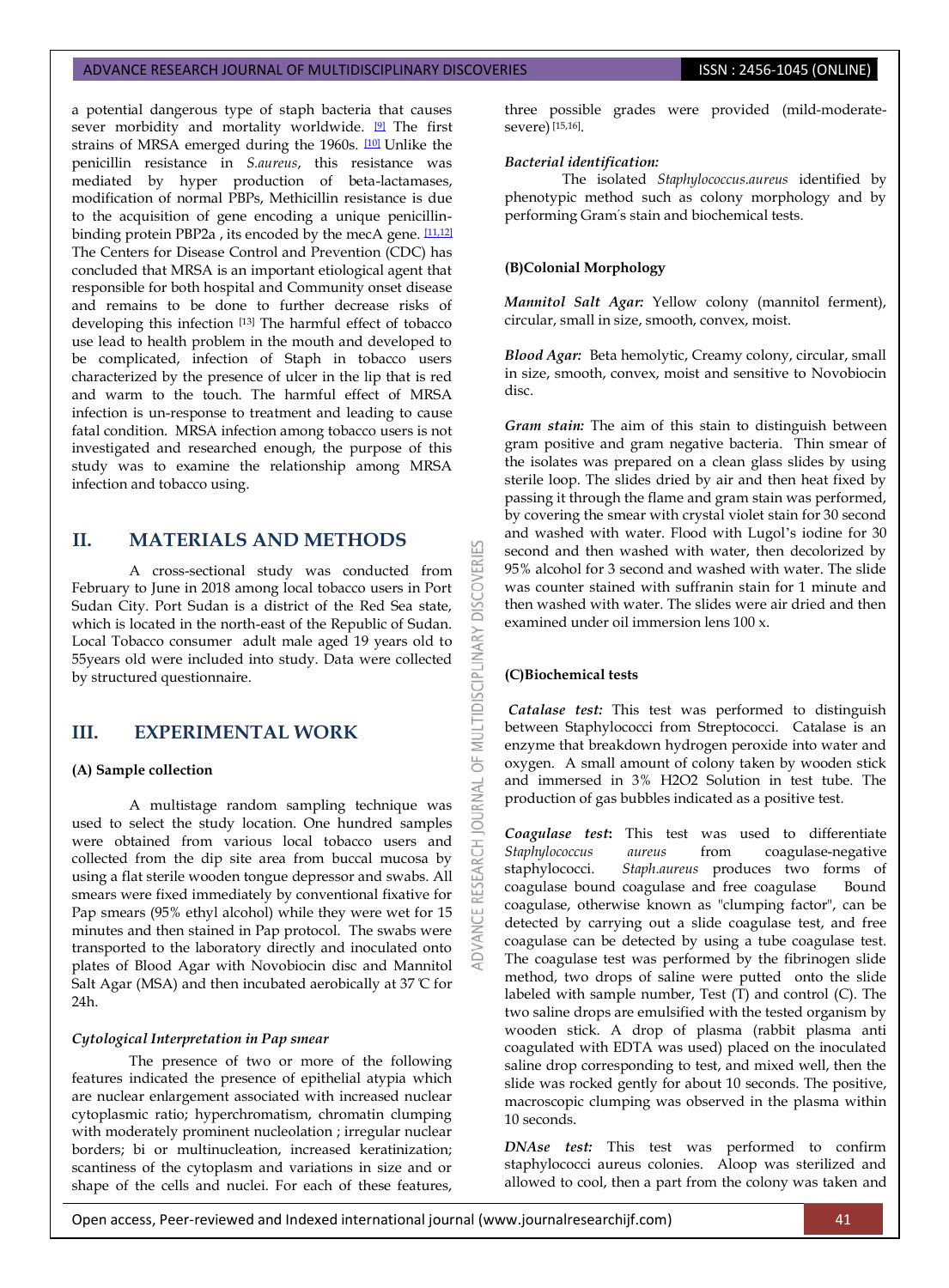#### ADVANCE RESEARCH JOURNAL OF MULTIDISCIPLINARY DISCOVERIES **ISSN : 2456-1045 (ONLINE)**

inoculated as a line in DANse media and incubated at 37 C for 18h, in the second day 1% N HCL was added in surface of media. The clear zone around the colony indicated as a positive test.

#### **(D)Antibiotic Susceptibility Testing**

This test was performed to determine the sensitivity of isolates to antibiotics. The resistance of *Staph.aureus* against Methicillin was observed by disk diffusion method in this Study. Suspension from *Staph.aureus* in broth medium with a turbidity equivalent to 0.5 McFarland stander (0.5 mL barium chloride + 99.5 mL of sulfuric acid) was prepared, from each inoculated suspension was cultured on Mueller Hinton agar by cotton swab and the Disc of Methicillin ( 5μg )was applied to the surface of agar plate. Then the plates were incubated at 37 C for 18h. Zone of inhibition was measured by a ruler in millimeter.

The result were interpreted according to CLSI guidelines 2013. An inhibition zone diameter of  $\leq 9$  mm was reported as methicillin resistant and ≥ 14 mm was reported as methicillin sensitive.

#### **(E)Molecular study using polymerase chain reaction**

*DNA Extraction:* The targeting DNA was extracted from bacterial cell by boiling method. To an Eppendorf tube 200μl of DW was added, then by using sterile loop two colonies was taken, and putted into the Eppendorf tube, then was dissolved by shaking and then 10μl from Lysosome enzyme solution was added to Eppendorf tube and incubated at 37 C in water bath for 30 minute. The Eppendorf tube then was transmitted to another water bath for boiling, boiled at 100  $\mathbb C$  for 30 minute, then was centrifuged at 12.000 RPM for 15 minute, with caution all the supernatant was transferred to new Eppendorf tube by using Automatic pipette and was stored at -20 C for PCR technique.

PCR Amplification and Product Detection Primes Design

Forward and reverse primers targeting mecA gene were designed used software program.

#### *PCR Amplification and Product Detection*

All extracted 16 MRSA sample were amplified by using PCR technique. Ready-mixed master mix tubes used with 5μl volume, 5μl of DNA template was added to each PCR tubes, then 2μl of forward and reverse primers were added, and 13μl of distil water, then was mixed well by gentle vertexing. PCR protocol was run: First DNA was initially denatured at 94°c for 5 minute, followed by 30 second, then primer annealing at 55°c for 30 seconds, and extension at 72oc for 30 second and final extension for 5 minute. This process repeated for 40 cycle.

Then PCR product along with 5o bp ladder control were detected using agarose gel diffusion (1%), and examined by gel documentation machine.

## **IV. RESULTS**

53

**DISCOVERI** 

MULTIDISCIPLINARY

5F

**ADVANCE RESEARCH JOURNAL** 

**Cytological Pap smear:** Thirty two (32%) subjects from the cases were identified with keratinization; hence, not found in the control normal smears (Non Users). Toombak dipping with infection is a major risk factor for the occurrence of the keratinization in the oral mucosa. This was found to be statistically significant P < 0.0001. In regard to the infection, 21 (21%) users were identified with bacterial infection and moniliasis. The inflammation was present in 18 (18%) of the users and users were more susceptible to infections and inflammation.

**Bacterial identification and sensitivity testing:** The result showed that 70 out of 100 sample (70%) gave positive result for *Staphylococcus aureus* (able to grow on mannitol salt agar and the gram stain reaction is gram positive cocci arrangement in cluster).(table 1) Biochemical tests were used to confirm the identification of S.aureus isolated like; Catalase, Coagulase and DNase, were100% positive. Fourteen samples were resistant to Methicillin and 56 were sensitive. The percent of Methicillin resistant was 20% (table 2) and the maximum zone of inhibition of Methicillin against *S.aureus* was 6 mm and most frequent zone of inhibition was 8 mm, and the incidence of MRSA among tobacco users different age groups slightly higher in older age who used tobacco for long period of time (figure1).

**Table 1: Age groups and Percentage of Isolated Organisms**

| <b>Sensitivity against Methicillin disc</b> |                   | Percentage of    | <b>Percentage of</b> |  |
|---------------------------------------------|-------------------|------------------|----------------------|--|
| <b>Sensitive</b>                            | <b>Resistance</b> | <b>Sensitive</b> | <b>Resistance</b>    |  |
| 56                                          |                   | 80%              | 20%                  |  |

**Table 2: Percentage of Sensitivity against Methicillin disc for staphylococcus isolates**

| Age       | <b>Mean</b><br>Period of<br>tobacco<br><b>use</b> | No of<br><b>Sample</b><br>taken | No of<br><b>S.aureus</b><br>isolate | No of<br><b>Other</b><br>isolate | <b>Percentage</b><br><b>S.aureus</b> | Percenta<br>ge of<br><b>Other</b> |
|-----------|---------------------------------------------------|---------------------------------|-------------------------------------|----------------------------------|--------------------------------------|-----------------------------------|
| $19 - 29$ | 4.7                                               | 20                              | 14                                  | 6                                | 14%                                  | 6%                                |
| $30 - 39$ | 7.9                                               | 17                              | 11                                  | 6                                | 11%                                  | 6%                                |
| $40 - 49$ | 13.5                                              | 18                              | 14                                  | 4                                | 14%                                  | 4%                                |
| $50 - 59$ | 28.2                                              | 23                              | 15                                  | 8                                | 15%                                  | 8%                                |
| $60 - 69$ | 32                                                | 22                              | 16                                  | 6                                | 16%                                  | 6%                                |
| Total     | 86.3                                              | 100                             | 70                                  | 30                               | 70%                                  | 30%                               |



**Age Group** 

**Fig: 1 Incidence of MSSA and MRSA among different age groups of tobacco users.**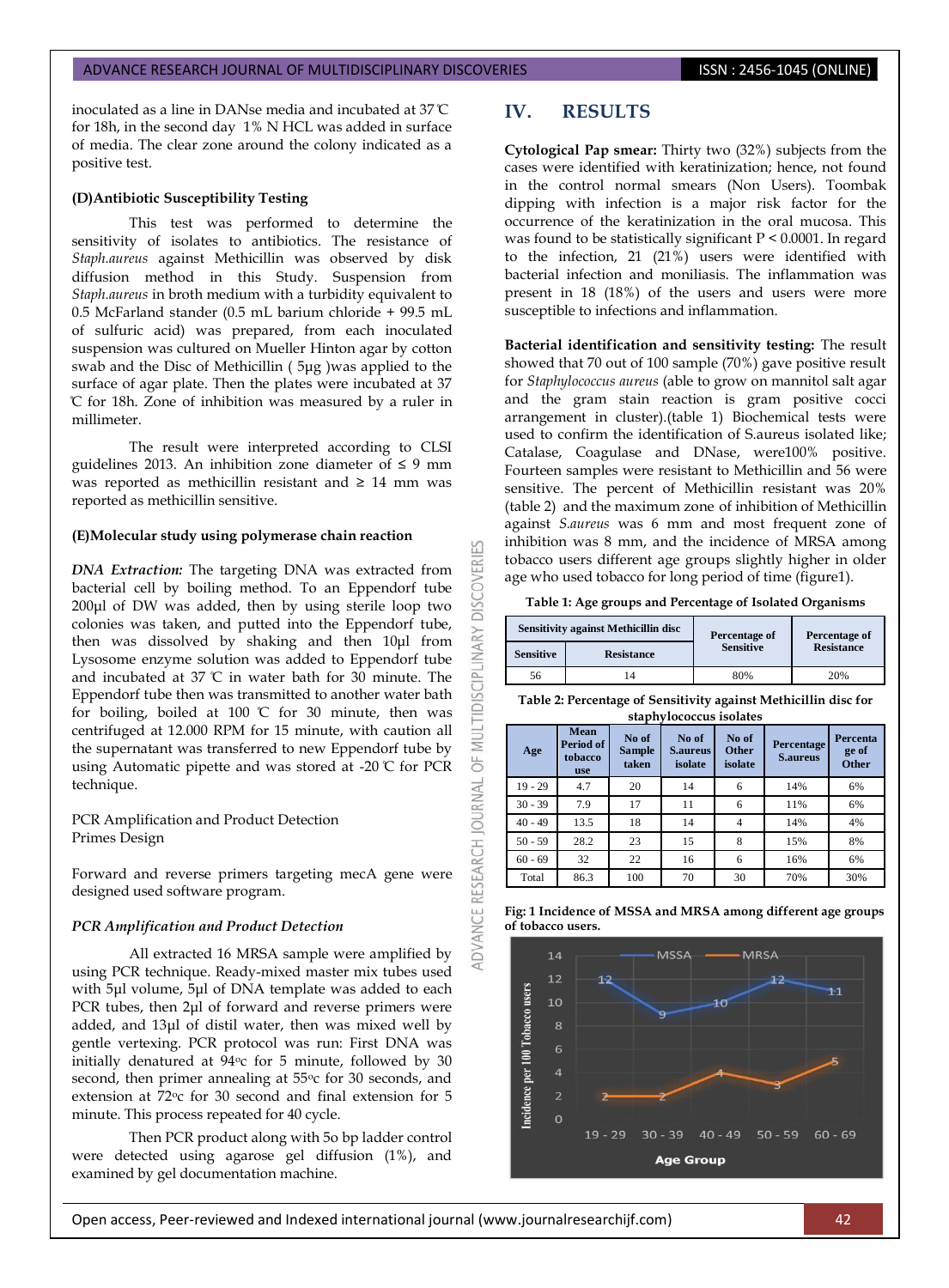#### ADVANCE RESEARCH JOURNAL OF MULTIDISCIPLINARY DISCOVERIES **ISSN : 2456-1045 (ONLINE)**

#### **Molecular detection of mecA gene:**

One sample out of 14 methicillin resistant *staphylococcus aureus* was positive for mecA gene used MA1 and MA2 (table3), with band length of 210 bp (figure 2).

#### **Table 3: Oligo nucleotide primer used in the study:**

| <b>Name</b> | <b>Sequence</b>             | <b>Target</b> |  |
|-------------|-----------------------------|---------------|--|
| MA1         | 5'-TGCTATCCACCCTCAAACAGG-3' | MecA gene     |  |
| MA2         | 5'-AACGTTGTAACCACCCCAAGA-3' | MecA gene     |  |

### **Figure 3: Agarose gel analysis of PCR products (50 bp ladder):**



**Figure 4: Buccal cells from the dipping area showing the keratinization. A nucleated cells appeared in the field (Pap stain 100 X).**



## **V. DISCUSSION**

Thirty two (32%) subjects from the cases in this study were identified with keratinization. Since keratinization with a nucleation may lead to premalignant lesion called leukoplakia, there is a strong association between cancers of the oral cavity and pharynx and Toombak use. The use of Toombak has shown to produce a variety of oral

mucosal changes such as dysplasia and hyperkeratosis and infections. [17] The keratinization with infection is a direct proportion to increase in the age of the cases and this due to prolonged exposure to the Toombak use. In regard to the infections and inflammatory conditions, cases were more susceptible than controls, and this was found to be statistically significant (p <0.003). The Erosions and exposure of the oral mucosa to the Toombak irritating substances are the major causative factors. This study is first study carried in Port Sudan city using this technique to detect the incidence of MRSA among tobacco users. No similar studies were carried out at the population in Sudan or other near places. The most studies that have been carried out were detection of MRSA among ciggerate smoker's and nasal carrier. In this study the total incidence of S.aureus were 67 and the MRSA were 16 among local tobacco users in Port Sudan city, Sudan.

## **VI. CONCLUSION**

OF MULTIDISCIPLINARY DISCOVERIES

**ADVANCE RESEARCH JOURNAL** 

Oral exfoliative cytology using Pap smear is useful in evaluation of epithelial atypia, inflammation and infections. There is a correlation of tobacco using and the period of using with MRSA infection and Cytological changes. Alarming and highlights the need for adjusted infection control measures to prevent MRSA.

## **VII. RECOMMENDATIONS**

- A. Perform campaigns awareness to community about the effect of toombak use.
- B. Ask the government to make some strict rules about toombak sale in order to reduce the number of tobacco users.
- C. Conduct a further study on S.aureus isolation and Methicillin and vancomycin sensitivity testing.

## **VIII. ACKNOWLEDGMENT**

We would like to express our appreciation to local tobacco users who been patient and helpful and special thanks to microbiology department of Alahlia College, Portsudan, Sudan.

## <span id="page-3-0"></span>**IX. REFERENCES**

- [1] **AL Mahdi H.M, et al, 2014,** School worker's knowledge, attitude and behavior related to use of toombak: across sectional study from Khartoum state, Sudan, *BioMed Central Oral Health*, 2017; 17:160.
- [2] **Ahmed HG, Mahgoob RM.** Impact of Toombak dipping in the etiology of oral cancer: Genderexclusive hazard in the Sudan. J Can Res Ther 2007; 3:127-30.

Open access, Peer-reviewed and Indexed international journal (www.journalresearchijf.com) 43